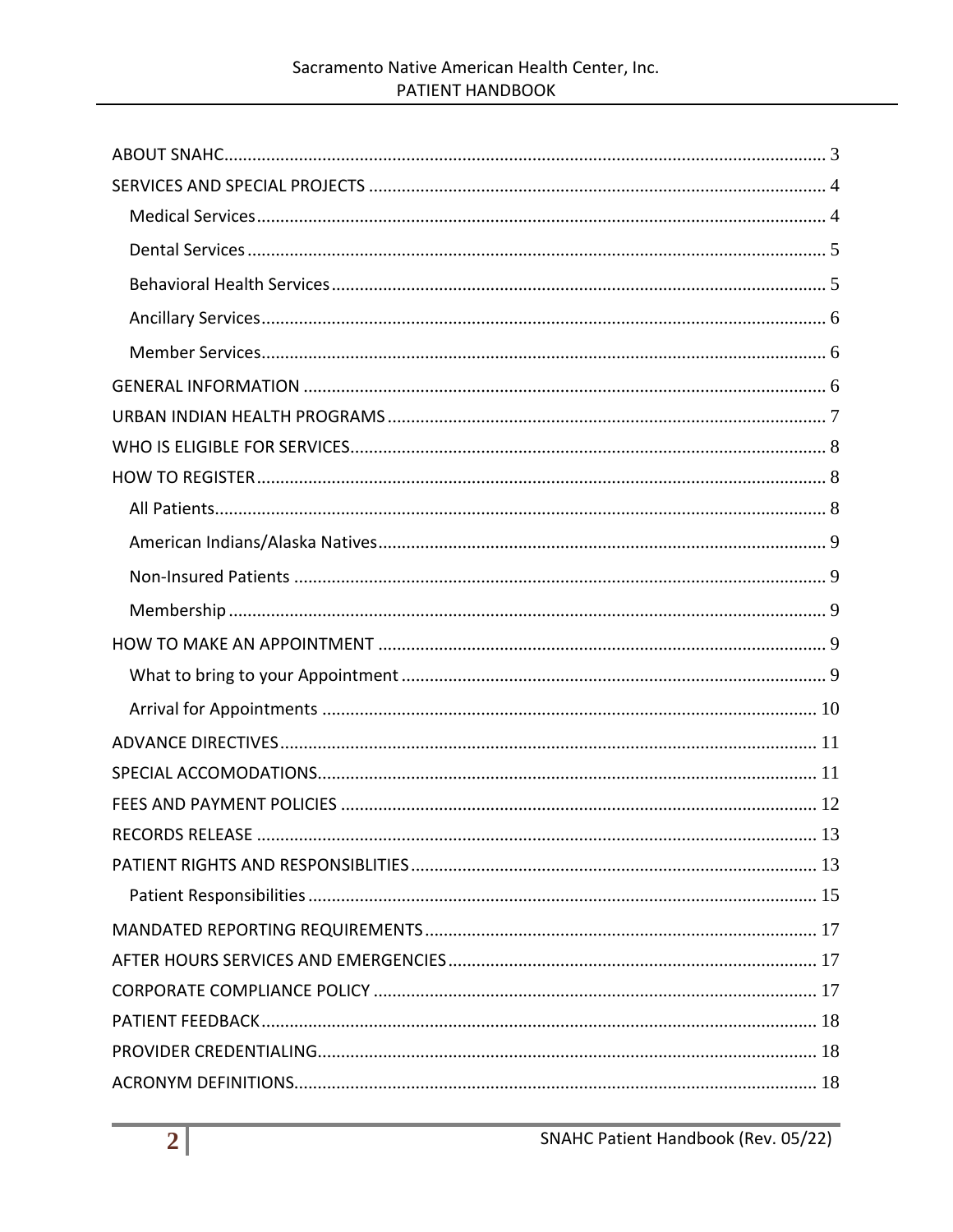PHONE NUMBERS & LOCATION[....................................................................................................](#page-19-0) 20

## <span id="page-2-0"></span>**ABOUT SNAHC**

The Sacramento Native American Health Center Inc. (SNAHC) is a non-profit 501 (c)(3), (*Federal TAX ID # 20-4287737*) Federally Qualified Health Center, located in Midtown Sacramento. The health center is committed to enhancing the quality of life by providing a culturally competent, holistic, and patient-centered continuum of care.

SNAHC is a licensed Federally Qualified Health Center (FQHC), compliant with State and Federal standards. We are accredited by the Accreditation Association for Ambulatory Healthcare (AAAHC), which means patients can be assured that the services they receive are the verified to be of the highest quality. An eleven-member, highly qualified Board of Directors governs the activities and direction of the organization.

We partner with over 40 community organizations to provide access to assistance programs for SNAHC patients. We believe in treating the holistic person, who is comprised of physical, mental, social and spiritual elements.

**SNAHC is a Patient-Centered Health Home (PCHH). A patient-centered health home is a model of care that strengthens the provider-patient relationship by replacing care for reoccurring illnesses with coordinated care and a long-term healing relationship. The PCHH model is built upon your relationship with your Primary Care Provider (PCP). Your PCP leads a "care team" that takes collective responsibility for your care, providing for your health care needs and arranging for appropriate care with other qualified providers. SNAHC achieves these goals through a high level of accessibility and communication with you and your family, by supportive clinicians and staff.**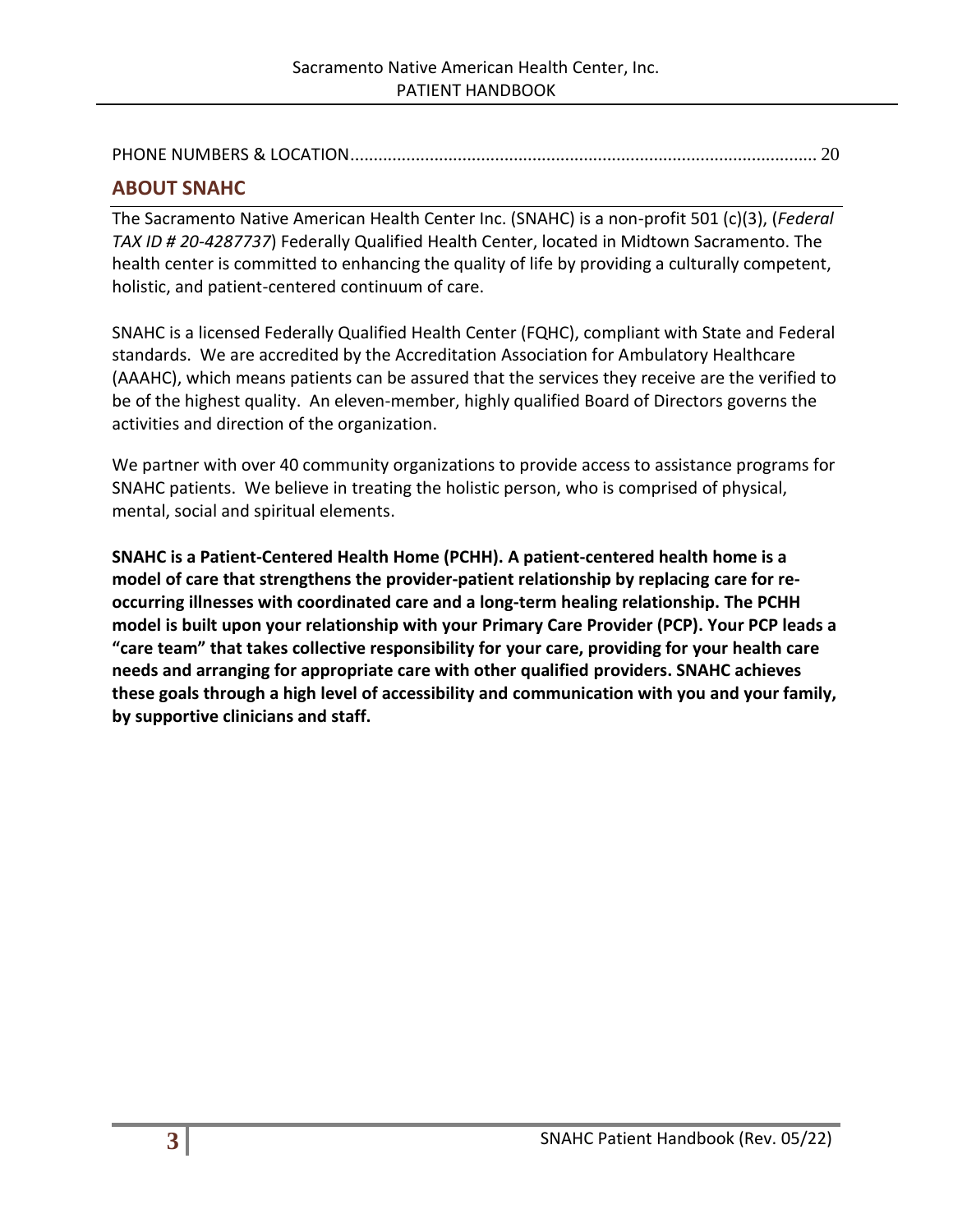## <span id="page-3-0"></span>**SERVICES AND SPECIAL PROJECTS**

#### <span id="page-3-1"></span>**Medical Services**

The Medical Department at SNAHC provides comprehensive health care for adults and children. At SNAHC we focus on treating the whole person by customizing each patient's needs with the best therapy available. We specialize in the diagnosis and evaluation of both acute and chronic illnesses. In addition, a strong central focus of our treatment is prevention. From diabetes education to cancer screening, SNAHC offers preventative counseling and testing for all patients. SNAHC offers a full clinical lab and we will help you with applying for Medi-Cal and other appropriate Social services. SNAHC is a community health center that is designed to be a medical care home for you and your family. We encourage you to make an appointment today.

#### **Adult Medicine**

- General medical and preventative services
- Management of chronic and serious medical problems including heart disease, stroke, and diabetes
- Preventative care for breast, colon, and prostate cancers
- Hepatitis C treatment, counseling, and support groups
- Diabetes education, prevention, self-management, and support groups are available
- Transgender Hormone Therapy
- Comprehensive nutritional education and dietary counseling
- Weight Management
- Confidential HIV and STD testing and counseling
- Suboxone Treatment Program

#### **Psychiatry**

#### **Podiatry**

#### **Chiropractic Care Optometry**

#### **Pediatrics**

- Newborn and well-baby care
- Immunizations and school physicals
- Urgent appointments for sick children
- Complete annual checkups

#### **Women's Health Care**

- Comprehensive women's care including Pap smears, breast exams and mammography referrals
- Family planning
- Pregnancy testing
- Acute and Chronic Gynecological Problems
- Teen Health Care
- Pregnancy prevention

#### **Perinatal Care**

- Well woman care through pregnancy
- Nutritional counseling
- Personal counseling and support groups
- Postpartum care
- Breastfeeding support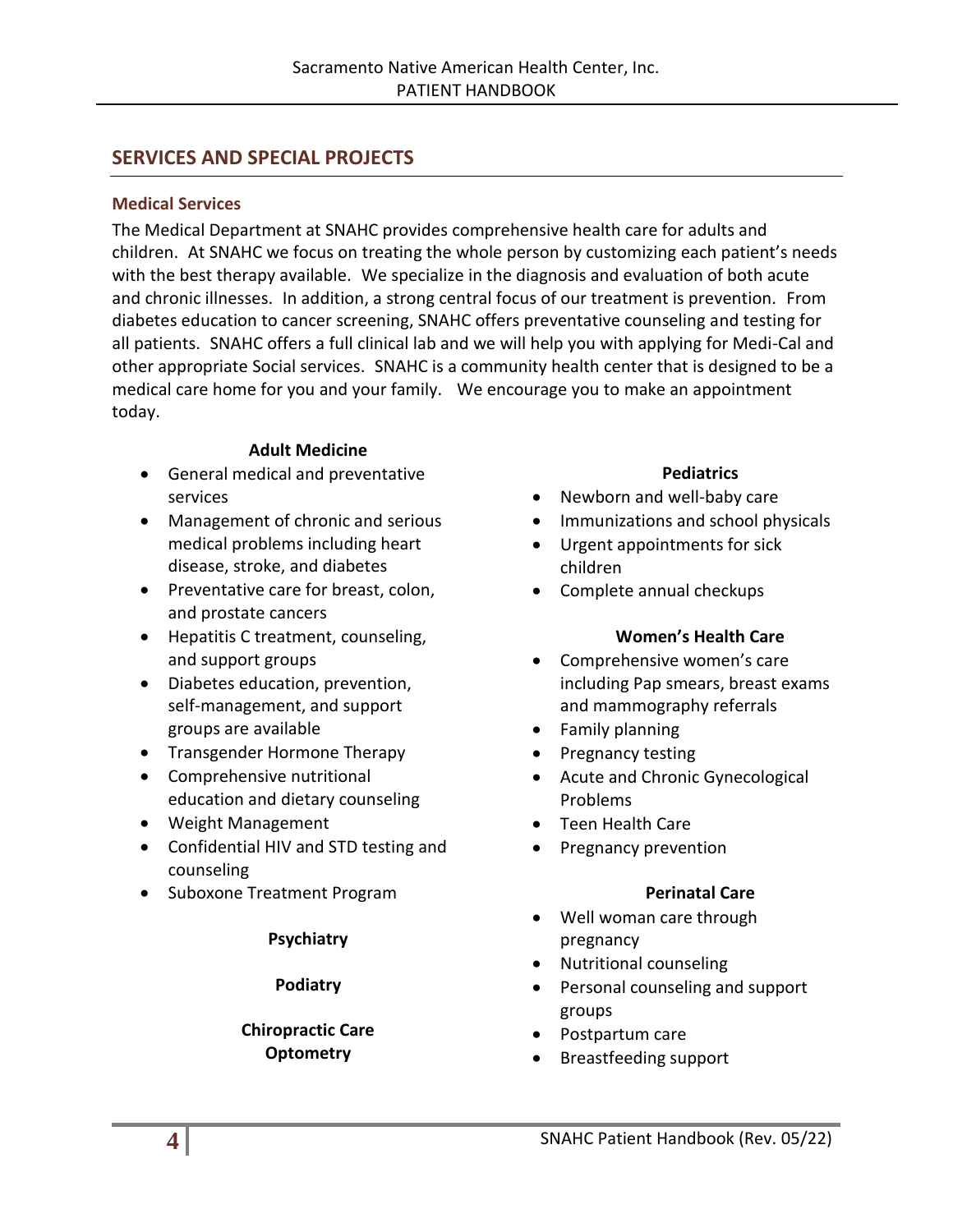#### <span id="page-4-0"></span>**Dental Services**

The Dental Department provides patient education, prevention and general dentistry for adults and children of all ages. Children should visit a dentist between one and two years of age to start preventative care such as sealants and fluoride treatment. *Referrals to specialists are made when necessary.*

- General Dentistry for Children and **Adults**
- Exams and X-Rays
- Cleanings, Sealants and Fluoride Treatment
- Fillings and Extractions
- Patient Education
- Stay Plates
- Dentures and Partials
- Emergency Services
- Referrals
- Root Canals
- Oral Surgery

#### <span id="page-4-1"></span>**Behavioral Health Services**

The Behavioral Health Department provides a variety of culturally-responsive, patient-centered services that are either billed to insurance or supported by one of many grants or contracts, such as our Substance Use Disorder services funded by Indian Health Services (IHS).

Services include individual counseling for Mental Health provided by Licensed Clinical Social Workers (LCSWs) or Associate Clinical Social Workers (ACSWs), individual counseling and group counseling for Substance Use Disorders provided by Certified Drug and Alcohol Counselors (CADCs), and a variety of support groups and classes around such topics as anxiety and depression, anger management, relapse prevention, etc.

To learn more about how to access these services, ask your primary care provider about a referral and/or to speak with an Integrated Behavioral Health Provider.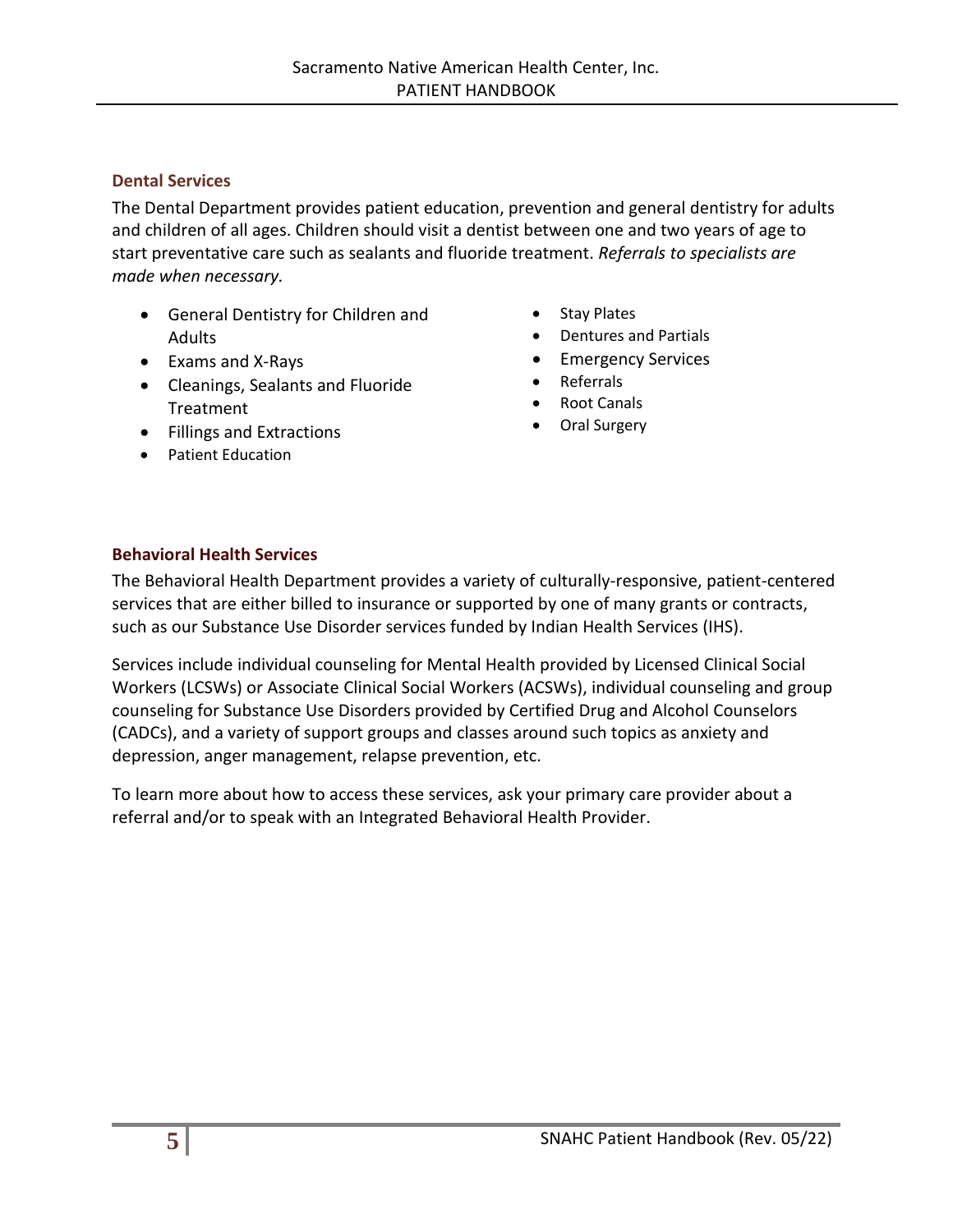#### <span id="page-5-0"></span>**Ancillary Services**

Ancillary services are designed to meet a specific medical need for establish patients. An ancillary service facilitates the primary care providers by completing services that do not require a provider visit.

Ancillary services may include: Blood draws, immunizations, tuberculin skin test, toxicology screening, injectable contraceptives and pregnancy testing.

Please note that your insurance may not cover Ancillary services without a medical provider visit first. For example, Medi-Cal will not cover blood draw only in a medical clinic setting, this service will be referred to a nearby laboratory for completion. If you need to see your health provider, please let us know.

## <span id="page-5-1"></span>**Member Services**

Member Services staff are available for all patient registration needs, as well as assistance with insurance eligibility, and sliding-fee discount options.

# <span id="page-5-2"></span>**GENERAL INFORMATION**

**Communication**: SNAHC produces an e-mail newsletter called Native News. You can sign up for it on our website. In this newsletter, you will find SNAHC announcements, information on upcoming events in the community, as well as helpful health tips.

**Prescriptions and Chronic Pain Management**: Please provide your preferred pharmacy name and phone number. Refills of existing prescriptions are handled by calling your pharmacy directly. Please contact your pharmacy 5-7 days in advance to allow time for processing. The pharmacy will contact SNAHC directly if no refills are remaining. If you have questions about a new prescription or about discontinuing medication(s), please tell your provider at the time of your appointment. Being seen in our clinic and choosing SNAHC as your health home is not a guarantee of receiving prescriptions.

**Please understand that SNAHC is not a specialty clinic for chronic pain. We try very hard to help our patients control chronic pain and anxiety with a holistic approach including medication, counseling and therapy. There is great risk and little or no evidence that regular use of controlled substances for chronic pain or anxiety improves these conditions. SNAHC has strict limits on the medications that our Primary Care Providers (PCPs) prescribe.** 

If your medication expectations fall outside our strict limits, your PCP can try to make a referral to a chronic pain specialist. Insurance types will determine the availability of pain management. Your PCP can work with you to determine ways to treat chronic pain and anxiety that do not involve these highly controlled and dangerous substances.

These controlled substances include, but are not limited to: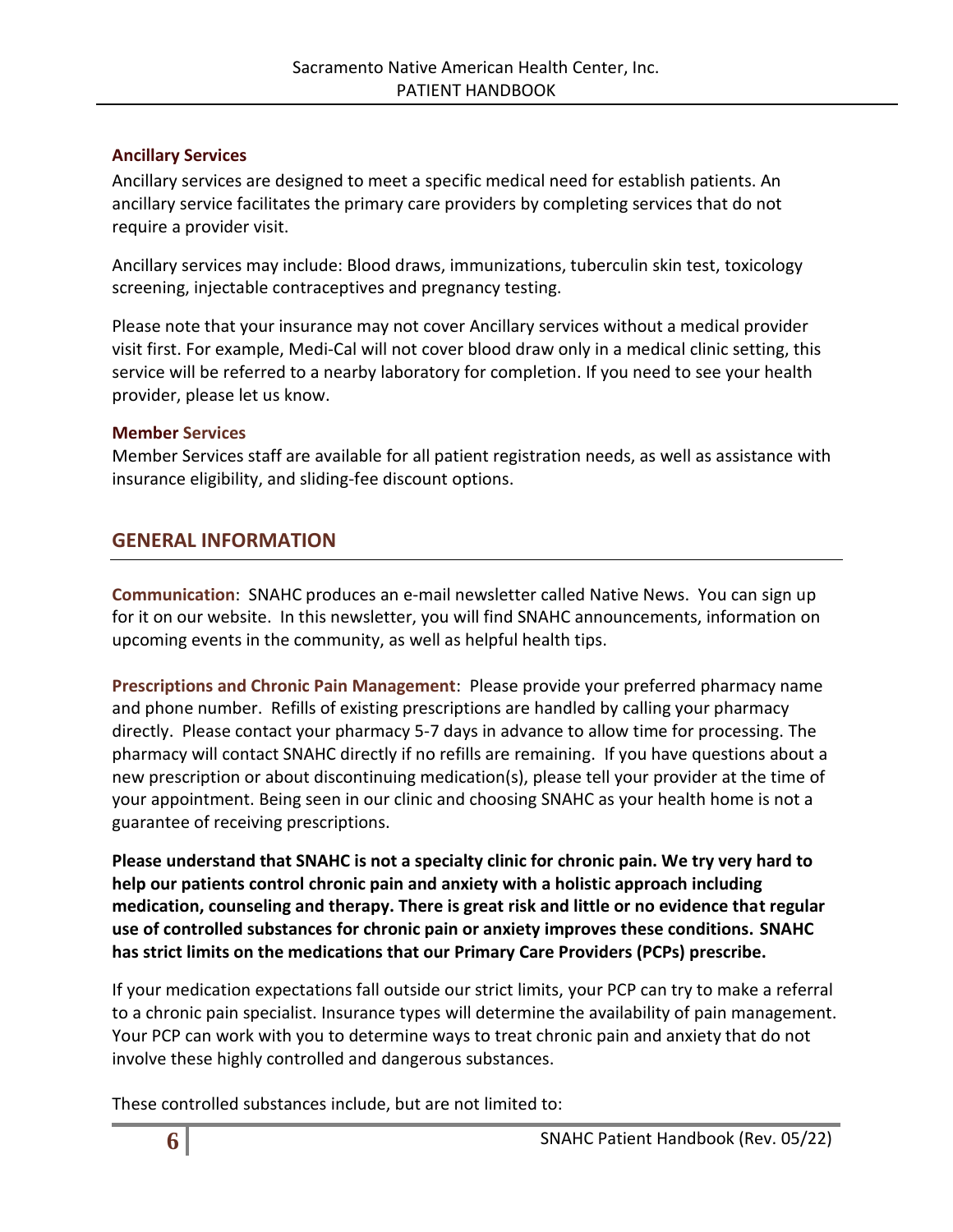- Hydrocodone (Vicodin, Norco)
- Methadone
- Fentanyl (Duragesic patch)
- Oxycontin
- Percocet (Oxycodone)
- Xanax (Alprazolam)
- Klonopin (Clonazepam)
- Carisoprodol (Soma)
- Lorazepam (Ativan)
- Diazepam (Valium)
- Morphine
- Codeine

**Labs and Diagnostic Testing:** We provide onsite lab services through Quest Diagnostics for analysis. Most other routine diagnostic and radiology tests are done by Diagnostic Radiological Imaging or Sutter Imaging Sacramento. We will refer you for any tests, but you will need to schedule the appointment yourself. If you need assistance with arranging for any appointments, please notify your care team. Results will be sent to the clinic and reviewed by your care team. You may request your lab results any time by completing a health records release.

## **Primary Care Providers**

When you become a member at the Sacramento Native American Health Center, you will have the option to choose one of our providers as a Primary Care Provider (PCP). Your PCP is your main health care provider in non-emergency situations. Their role is to provide preventative care and teach healthy lifestyles, identify and treat common medical conditions, assess the urgency of your medical problems and direct you to the best place to care for your medical problems. We will make referrals to medical specialists in the community when necessary.

# <span id="page-6-0"></span>**URBAN INDIAN HEALTH PROGRAMS**

The Sacramento Native American Health Center (SNAHC) is an Urban Indian Health Organization (UIHO). UIHO's are independent, nonprofit, Indian-controlled organizations that contract with the Indian Health Service (IHS) to provide direct health care, referral/access services, inpatient and outpatient substance abuse treatment, and social service programs.

Unlike Tribal health care facilities for American Indians located on reservations, the health center is not governed or run by a Tribe, we are not Tribal or member-specific and all patients, native and non-native alike, are welcome to access our services. While the IHS is the principal federal health care provider for American Indians, the IHS funding allocation for Urban Indian health programs such as SNAHC reflects only 1% of the total annual IHS budget despite the fact that the clear majority of American Indians reside in urban communities. As a result, UIHOs are not eligible for Contract Health Service (CHS) dollars and must leverage IHS funds to obtain other federal, state, county, local and private funding. Our services to Native Americans are not free; however, there are several programs that can assist with the costs of your care.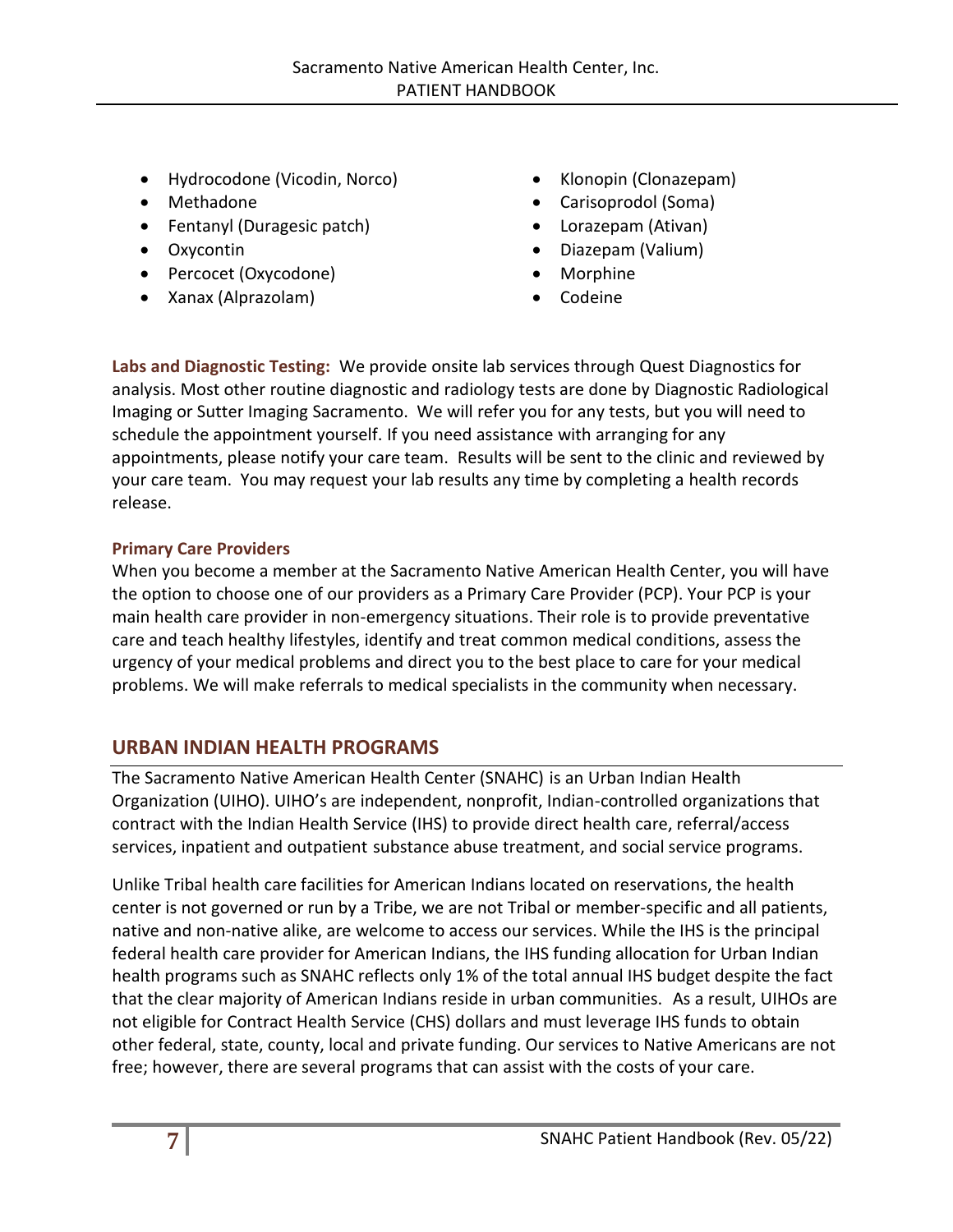# <span id="page-7-0"></span>**WHO IS ELIGIBLE FOR SERVICES**

SNAHC welcomes everyone. There are no ethnic or residential requirements. You do not need to be a Native American to be a patient.

While our services are available to everyone, our specialty is offering culturally competent services to American Indians/Alaska Natives (AI/AN) living in an urban environment. We have unique programs and special discounted rates for Native people. Native patients need to verify their eligibility in order to qualify.

# <span id="page-7-1"></span>**HOW TO REGISTER**

As always, if you are experiencing a medical or psychological emergency, contact 911 immediately. All new patients must register and consent to treatment to become eligible for services. You will need to schedule an appointment with Member Services to complete all necessary forms before your first clinical visit. Potential patients must register prior to being seen for their first clinical appointment. Those pre-assigned to our facility may be able to enjoy a simplified registration process. Call the main line to find out more about your registration process.

All patient forms must be completed prior to being seen as a patient. Failure to complete forms prior to appointment will keep the patient from being seen. If you need assistance with forms, please let a Member Services Representative know.

Remember, photo identification and **ALL** insurance cards must be present at **EVERY** appointment.

## **Minors Under 18 Years of Age**

A parent or legal guardian is required to accompany children under 18 throughout the appointment, except as specified by CA State law. It is required that all parents or legal guardians of patients under the age of 18 register.

We understand that caregivers often accompany children to appointments; these types of accommodations must be made in advance by the parent or legal guardian in writing. Please ask a Member Services Representative for further information or to provide the approved release form for these accommodations.

## <span id="page-7-2"></span>**All Patients**

- Must bring a valid government issued or verifiable picture identification
- Evidence of custody or guardianship for minors
- Proof of any health insurances, including but not limited to Medi-Cal or Medicare Card, Dental Insurance Cards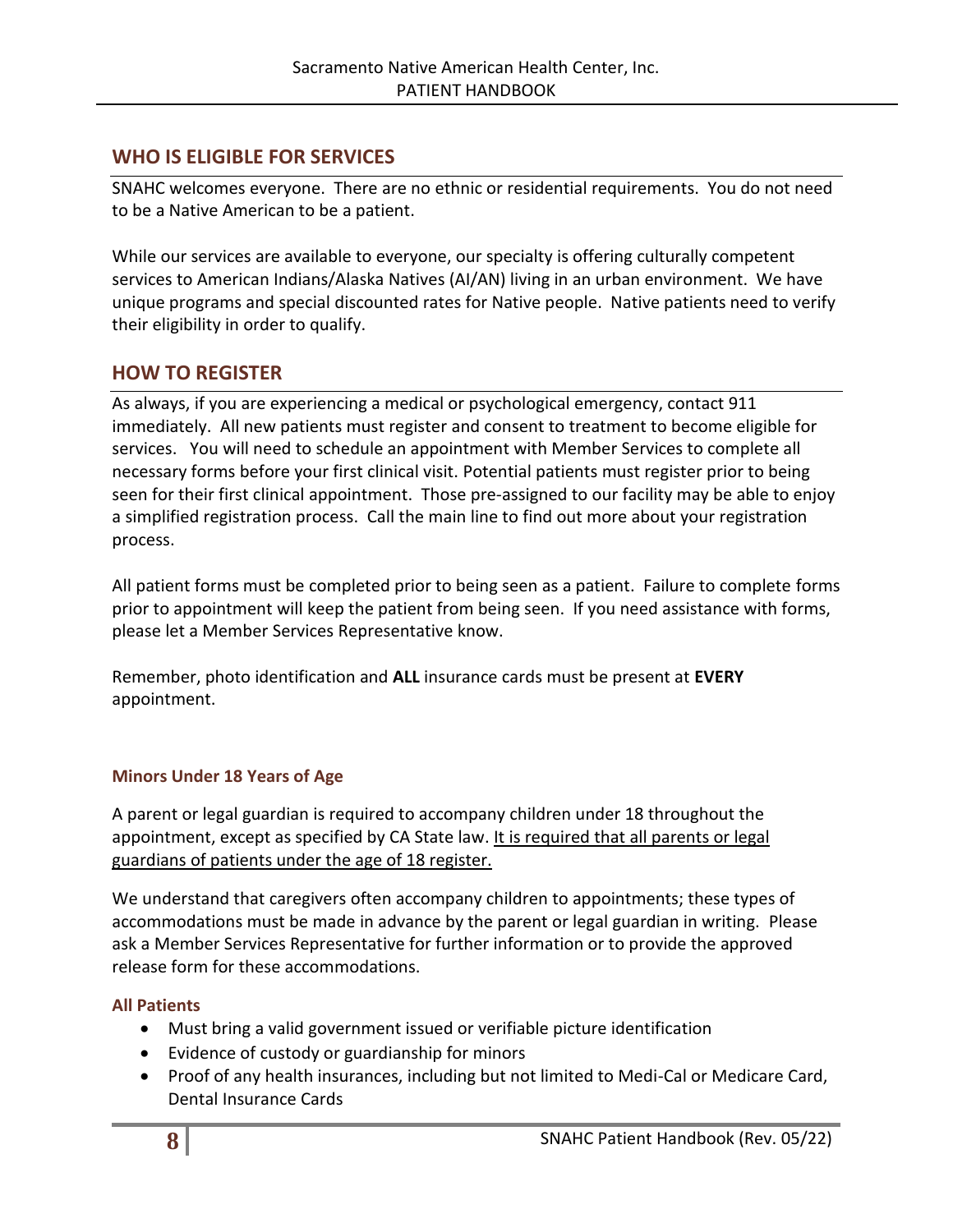• Proof of income for documentation of Sliding Fee Scale Discounts

#### <span id="page-8-0"></span>**American Indians/Alaska Natives**

To register as an AI/AN patient, you will need to provide official documentation of your Native heritage. The following are acceptable forms of documentation and must be presented on the first visit:

- Bureau of Indian Affairs (BIA) card
- Certificate of Degree of Indian Blood (CDIB) issued by the BIA
- Tribal enrollment card or letter attesting that the applicant is an Indian from a federally recognized U.S. Tribe
- Official document noting the applicant's name of the California Judgment Roll.
- Proof of ancestry to the above-mentioned class (up to two generations accepted). Certified birth, marriage, divorce, and/or death certificates are required to show linkage for descendancy.

Patients with Medi-Cal benefits must provide current Medi-Cal identification (BIC Card) at the time of service.

#### <span id="page-8-1"></span>**Non-Insured Patients**

If you currently do not have insurance, call the Main Line to make an appointment with Member Services*.* Our Enrollment Counselors can assist you in determining if you are eligible for an insurance program*.* Patients without insurance may be eligible for our sliding fee scale, based on family size and income.

#### <span id="page-8-2"></span>**Membership**

Once you have selected a Primary Care Provider (PCP) at the Sacramento Native American Health Center, you will become a member. A patient may always opt to select a different PCP, unless this option has been limited by a voluntary treatment contract.

# <span id="page-8-3"></span>**HOW TO MAKE AN APPOINTMENT**

All new patients must pre-register prior to being seen for an appointment – please see How to Register. If you are already registered, call the Main Line to schedule an appointment. **You are required to update your income if it changes and your consent may be subject to revision if a child has transitioned to an adult or services have not been rendered in more than three years.** 

#### <span id="page-8-4"></span>**What to bring to your Appointment**

You will need to bring a valid photo ID, as well as all insurance cards you have – Medicare, Medi-Cal, private medical and dental insurance.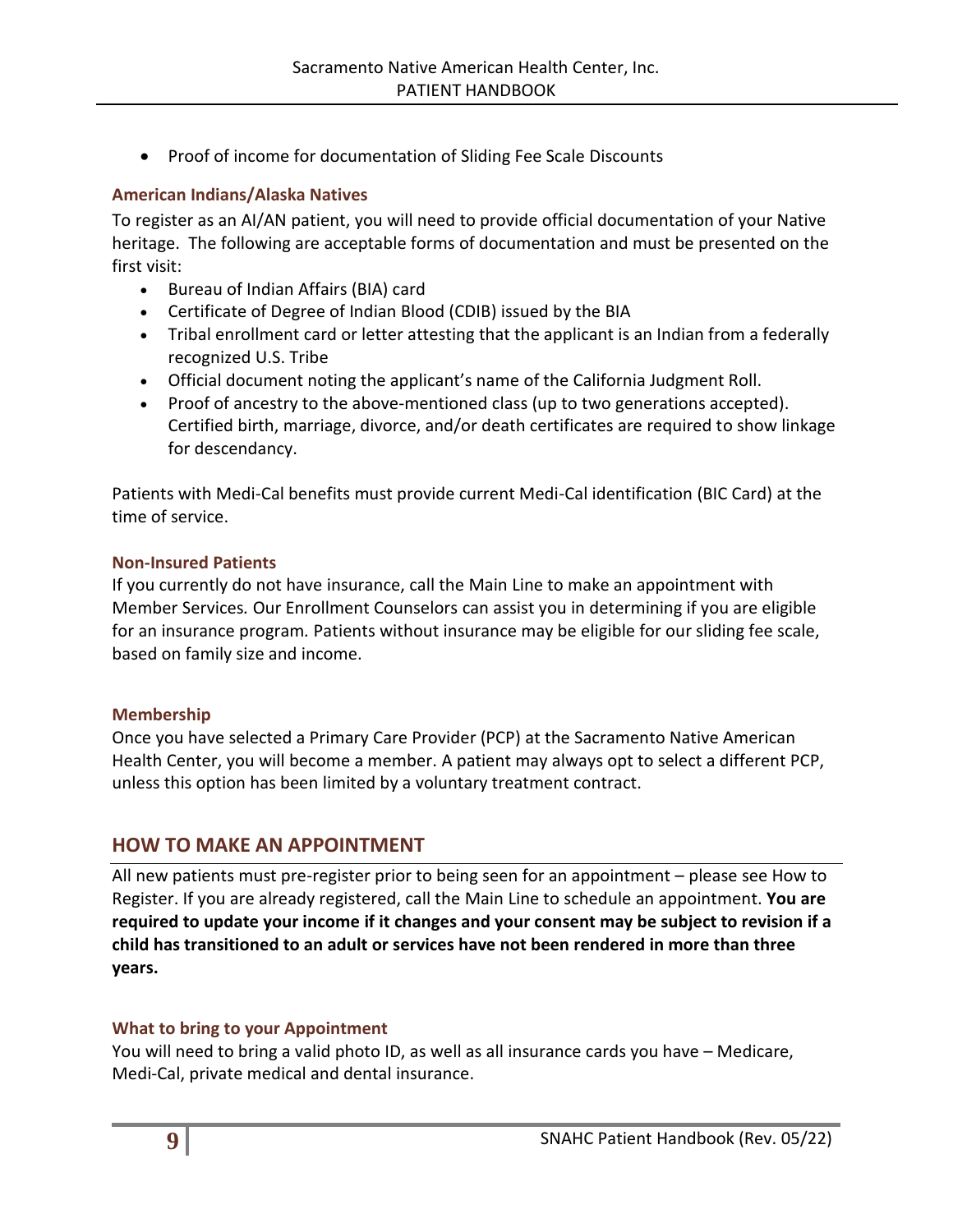At the time of your initial clinical appointment, please bring a list of medications you are taking, or bring the medications with you. When bringing children in for immunization visits, please bring their immunization records as well.

#### <span id="page-9-0"></span>**Arrival for Appointments**

All patients must check-in at the front desk, mobile app or at one of our check-in kiosks. If you are late, we will do our best to accommodate you, but cannot guarantee an appointment.

For your first visit, please plan to arrive 20 minutes prior to your scheduled appointment. All established patients are asked to check in 10 minutes prior to each appointment.

#### **Patient-Only Policy**

The purpose of the "Patient Only Policy" is to provide patients with an opportunity to respond to questions regarding their personal safety, reproductive choice, address mental health concerns and any other highly personal issue directly with their provider void of influence from a caretaker or family support person. Should there be a need for a companion, this will be noted in the record and the support person will have access to relevant portions of the visit.

#### **Appointment Cancellation**

- A. Cancellations: Patients may cancel their appointment by calling the health center's main line (916-341-0575) during normal business hours. Patients may also cancel their Medical, Dental and/or BH appointment by responding to the appointment reminder. When a patient receives the appointment reminder to their cell phone they can reply with "N" or spell out "NO". When cancelling through the appointment reminder, please cancel as soon as you are able too. Please arrive on time or you may lose your scheduled appointment time.
- B. Patient No Shows: A "No Show" is considered a patient that does not appear and does not cancel their appointment in advance. Patients that accumulate 4 consecutive missed appointments will be required to sign a Re-Engagement of Treatment Letter to demonstrate their commitment to their healthcare. This letter must be signed and returned to SNAHC, by the patient, to schedule any future appointments; failure to sign and return letter can lead to discharge from the health center.

#### **Same-Day Appointments**

SNAHC is able to accommodate a limited number of Same Day Appointments for its established patients by call our main number (916-341-0575). Same Day Appointment openings are scheduled on a first-come, first-served basis. For Same Day Appointments, SNAHC will make every effort to schedule a patient with his/her Primary Care Provider (PCP) when possible. SNAHC is a Primary Care Facility and is not set up for Urgent Care or Emergency visits.

#### **New Patients**

New Patients are required to call our main line at (916)-341-0575 and set an appointment to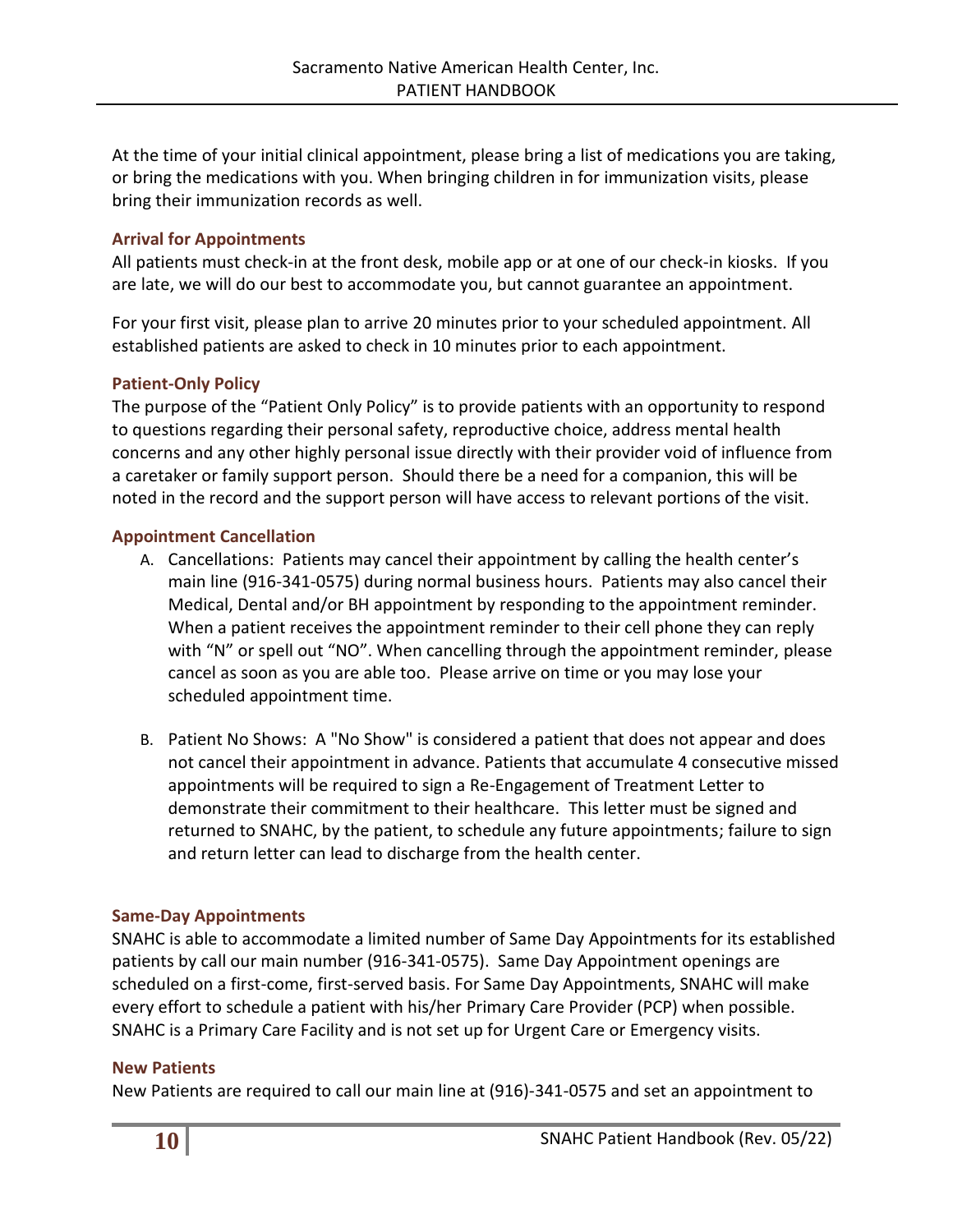establish care. New Patient Appointments are available on a first-come, first-served basis, but are limited daily.

#### **Established Patients**

Established Patients are eligible to be seen on a same-day basis, *should an appointment become available*.

## <span id="page-10-0"></span>**ADVANCE DIRECTIVES**

Advance Directives inform your provider about your wishes regarding medical treatment during a time when you are physically unable to explain those wishes. You may wish to consider an Advance Directive. Advance Directives fulfill several objectives, including:

- Stating your choice about the medical treatment you receive; and
- Naming another person to make decisions for you if you become unable to make those decisions yourself.

If you have questions, please speak with your Health Care Provider.

## <span id="page-10-1"></span>**SPECIAL ACCOMODATIONS**

SNAHC is accessible by wheelchair at the front entrances. An elevator provides access to the second floor.

Patients with limited sight or hearing should bring a companion to insure clear communication.

Please let us know at the time of booking your appointment if you prefer to receive your care in a language other than English. We will refer to the guidelines provided by your particular insurer regarding translation service requirements.

Pets are not allowed in the health center. SNAHC will make reasonable accommodations for patients with service animals. In doing so, the health center will not compromise the health or safety of patients and staff by the presence of an animal inside the facility. For more information, please refer to the Adults with Disabilities Act (ADA).

The use of tobacco products not in the course of traditional ceremony (including cigarettes, cigars, pipes, smokeless tobacco, electronic cigarettes, or other tobacco products) is prohibited at all times on all SNAHC property.

SNAHC is a drug, smoke, violence and alcohol-free campus.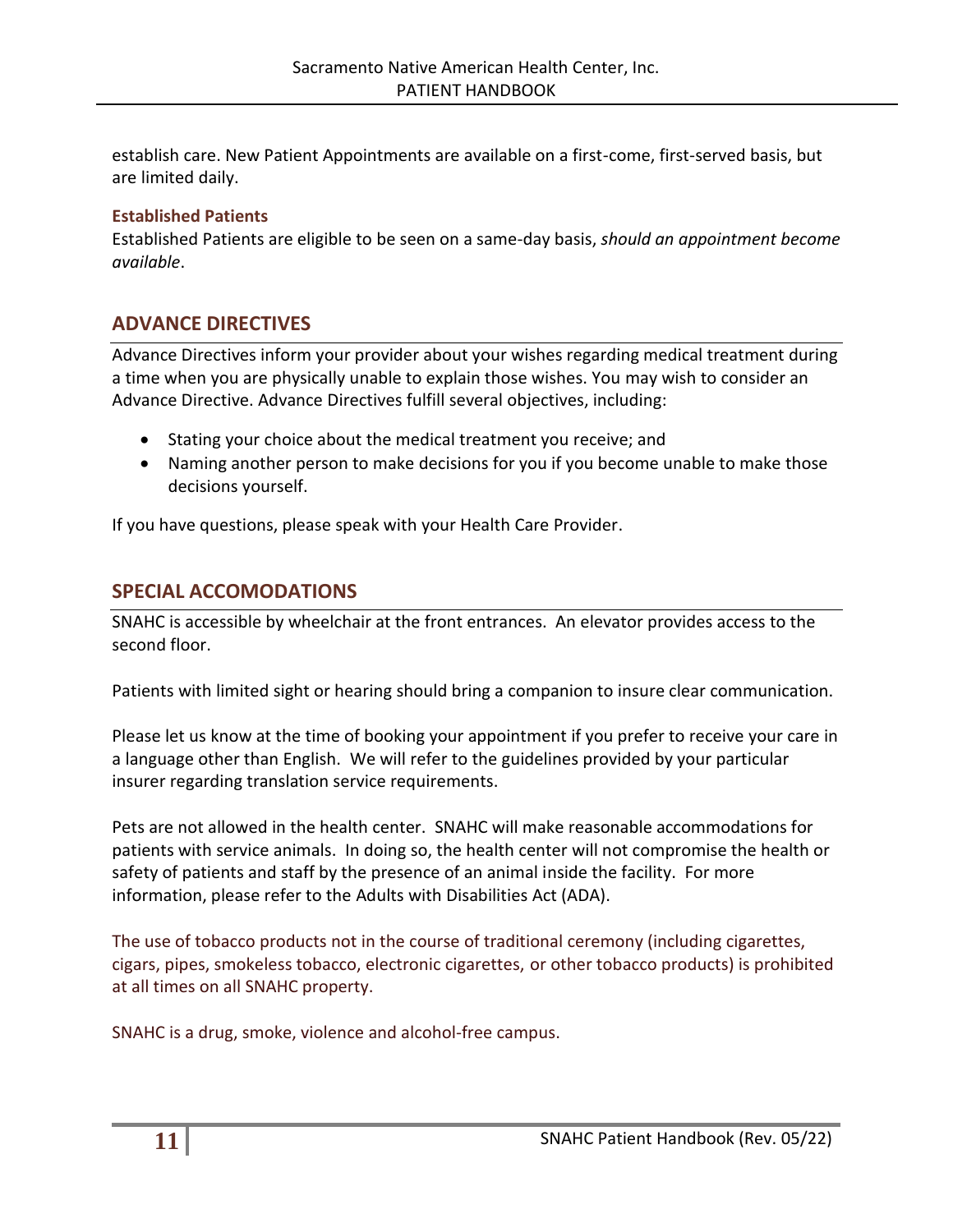# <span id="page-11-0"></span>**FEES AND PAYMENT POLICIES**

SNAHC accepts a variety of public and private insurances. In addition to accepting Medi-Cal and Medicare, we have several programs available that are based on eligibility. These include but are not limited to:

- Child Health and Disability Program (CHDP)
- Family Pact
- Cancer Detection Program
- Geographic Managed Care (GMC)
- Victims Assistance Program (VAP)

Non-insured individuals will be offered a sliding-fee scale based on income and family size. Payment amount varies by department and service. All individuals requesting the sliding-fee scale must verify their household income on an annual basis. Eligibility for discounts is based upon family size and income only. Acceptable forms of income verification include:

- Most recent Federal tax return
- IRS form W-2 or 1099
- Two (2) recent consecutive paystubs
- Social Security, disability or pension benefit statements
- Documentation of other governmental assistance
- Verification of Student status and FAFSA form
- Unemployment Benefits
- Current bank statement

Based on the information provided in the application, a Member Services Representative or Enrollment Counselor will work with patients to determine their eligibility for public insurances and to help patients enroll.

Payments or co-payments are due at the time of service.

**Cash Payments**: We accept cash payments at each reception area.

**Credit Card / Debit Payments**: We accept debit, Visa, MasterCard, American Express, CareCredit and Discover payments at each reception area.

**Assistance with Payments**: If you are unable to pay your balance and need access to a payment/budget plan, please contact NextGen RCM for information, as well as to determine whether you qualify. The RCM contact numbers (Eng.: 877-425-0162; Spn.: 866-250-9067 & QMB: 855-510-6398) will be in your billing statement.

**For AI/AN Patients**: SNAHC is an urban program and **does not receive Contract Health Service dollars for Native patients**. We are unable to pay for services that are not provided at the health center.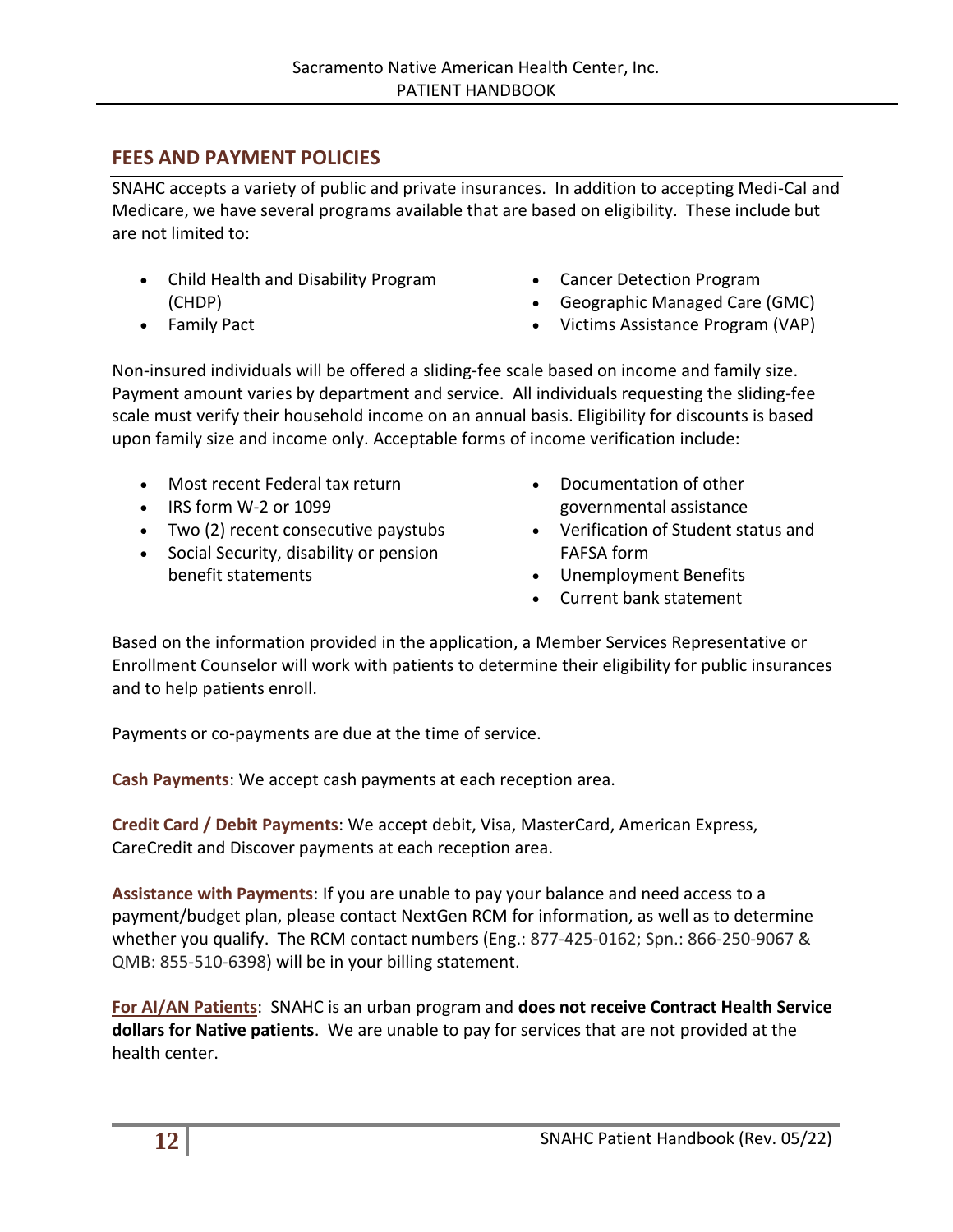# <span id="page-12-0"></span>**RECORDS RELEASE**

It is the policy of Sacramento Native American Health Center, Inc. that information regarding its patients is confidential. Information that identifies or potentially identifies a patient or their health status will not be disclosed unless authorized by law, the patient or authorized representative, or when a clear medical emergency exists.

To receive a copy of your records, please contact the Health Information Department for assistance at our main number (916-341-0575) and choose the Health Information Department option. Patients can receive a records request form via email, fax, or mail. Once the records request form is returned to the Health Information Department it will be processed in the order in which it was received. Expedited requests can be accommodated on a case by case basis. Please note that by law SNAHC has up to 15 days to process records requests. Records will be made available to the party listed on the records request form in the format specified.

Patients who are visiting SNAHC for an appointment may ask any reception desk for a records request form. Once the records request form is completed it can be turned into any receptionist or mailed or faxed back to the Health Information Department. Once received, records request forms will be sent to the Health Information Department for processing.

# <span id="page-12-1"></span>**PATIENT RIGHTS AND RESPONSIBLITIES**

The Sacramento Native American Health Center, Inc**.** is committed to delivering quality healthcare. The following "statement of rights" was developed by Sacramento Native American Health Center, Inc. and is endorsed by the Board of Directors, administration, health care professionals and staff of this facility.

Our goal is to provide healthcare services that are culturally competent, effective and considerate of the patients we serve, having stated this, we submit these to you as a statement of our policies.

1. A patient has the right to respectful, considerate, dignified care given by competent and qualified personnel.

2. A patient has the right, to be given the name and/or credentials of his/her healthcare professional, the names of all other professionals directly participating in his/her care and the right to change healthcare providers if necessary.

3. A patient has the right to every consideration of his/her privacy concerning his/her own healthcare program. Case discussions, consultation, examination, and treatments are considered confidential.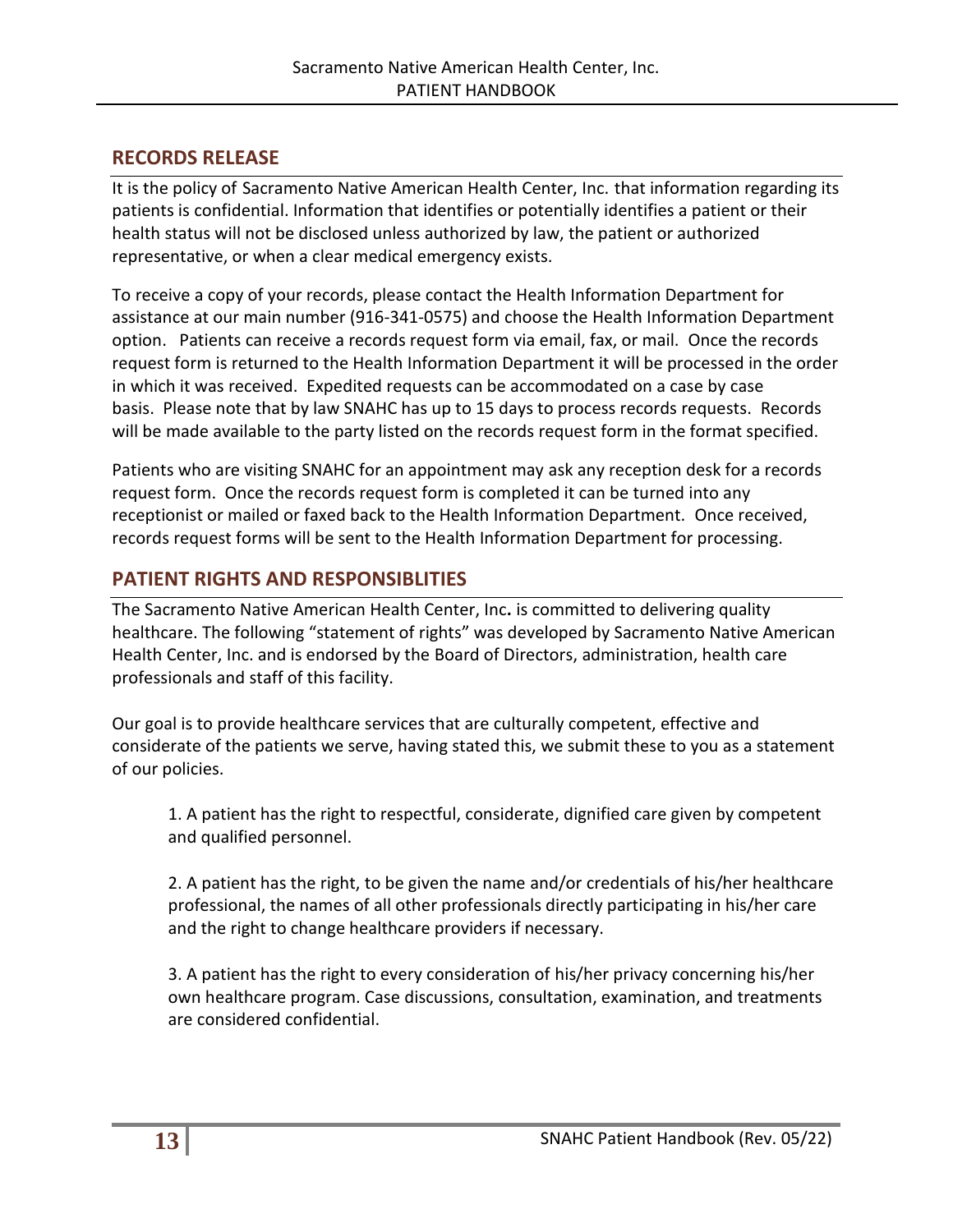4. A patient has the right to have all records pertaining to his/her healthcare treated as confidential, and in accordance with HIPAA standards, except as otherwise provided by law, or third party contractual and billing arrangements.

5. A patient has the right to know what rules and regulations apply to his/her conduct as a patient.

6. A patient has the right to expect emergency procedures to be implemented without unnecessary delay.

7. A patient has the right to good quality care and high professional standards that are continually maintained according to Accreditation Association for Ambulatory Healthcare (AAAHC) standards.

8. A patient has the right to full information in layman's terms concerning his/her diagnosis, treatment, and prognosis, including information about alternative treatments and possible complications. When it is not medically advisable to give such information to the patient, the information shall be given on his/her behalf to the patient's next of kin or other appropriate person, or to a legally authorized individual in summary format.

9. Except for emergencies, the healthcare provider must obtain the necessary informed consent prior to the start of any procedure or treatment, or both.

10. A patient has the right to be advised when they are receiving treatment from a medical resident, student or intern and the patient, or responsible party, must give informed consent prior to evaluation by stated provider(s).

11. Patients have the opportunity to participate in decisions involving their health care, except when such participation is contraindicated for medical reasons. This includes the right to refuse any drugs, treatment, or procedures offered by the facility to the extent permitted by law, and the healthcare provider shall inform the patient of the consequences of the patient's refusal of any drugs, treatments or procedures.

12. A patient has the right to assistance in obtaining consultation with another physician at the patient's request and own expense.

13. A patient has the right to healthcare services without discrimination based on race, color, religion, sex, sexual preference, national origin, age, or disability.

14. The patient has the right to be free from verbal, emotional, physical abuse and /or inappropriate sexual behavior in a safe, healthful and comfortable environment.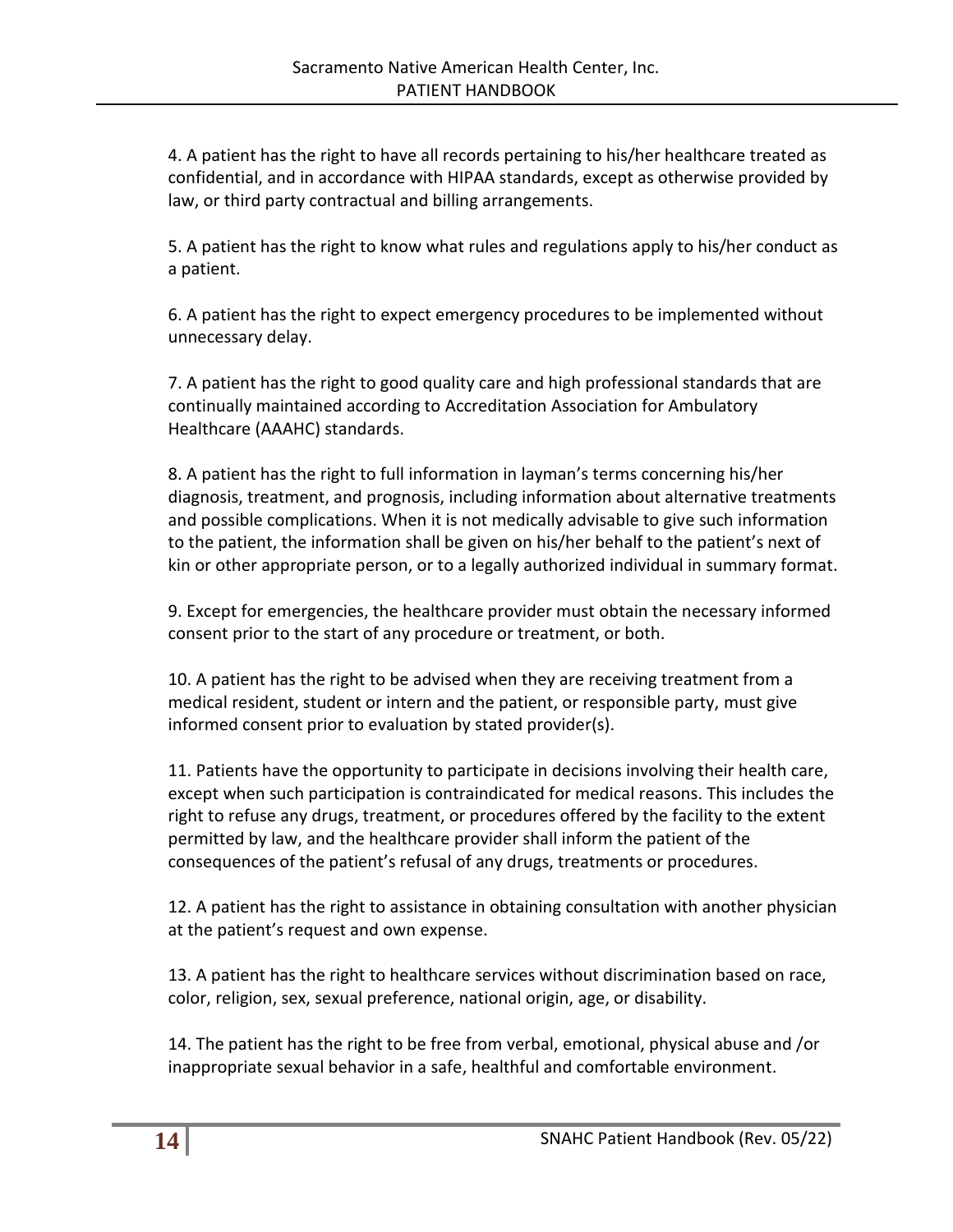15. This facility shall provide the patient, upon request; access to health information contained in his/her records, unless it is specifically restricted by the attending healthcare provider or is prohibited by law.

16. A patient has the right to expect that the facility will provide a mechanism whereby he/she is informed prior to or upon discharge of his/her continuing healthcare requirements following discharge and the means for meeting them.

17. A patient has the right to express grievances or suggestions to personnel verbally or in writing. Suggestion / Complaint forms are located in patient waiting areas throughout the facility and should be directed to the attention of the Compliance Officer.

18. It is your right to be educated and informed of your eligibility for federal and state benefit (insurance) programs. Our staff will assist you in determining which programs are available to assist you with costs associated with your health and related treatment(s).

19. It is your right to choose/change your Preferred Care Provider (PCP) to meet your needs. Not all providers will be appropriate for all types of care and you may limit your own ability to choose by signing an independent treatment contract (i.e., chronic pain management, etc.).

20. You have the right to keep a completed Advance Directive on file with SNAHC in order to guide us should you become physically unable to explain your wishes.

#### <span id="page-14-0"></span>**Patient Responsibilities**

#### **We encourage patients to ask questions.**

Sacramento Native American Health Center, Inc. will make every attempt to involve patients in their health care. Patients are given the opportunity to participate in decisions involving their treatment plans, except when such participation is contraindicated for patient safety reasons.

Our staff is available to answer any questions you might have. Every reasonable attempt will be made to accommodate patients even if they request alternate therapies that may not achieve maximum results, but can be compromised on, as long as they are deemed responsible.

1. The facility expects that you will cooperate with all facility personnel, and you are expected to ask any questions if directions and/or procedures are not clearly explained or understood.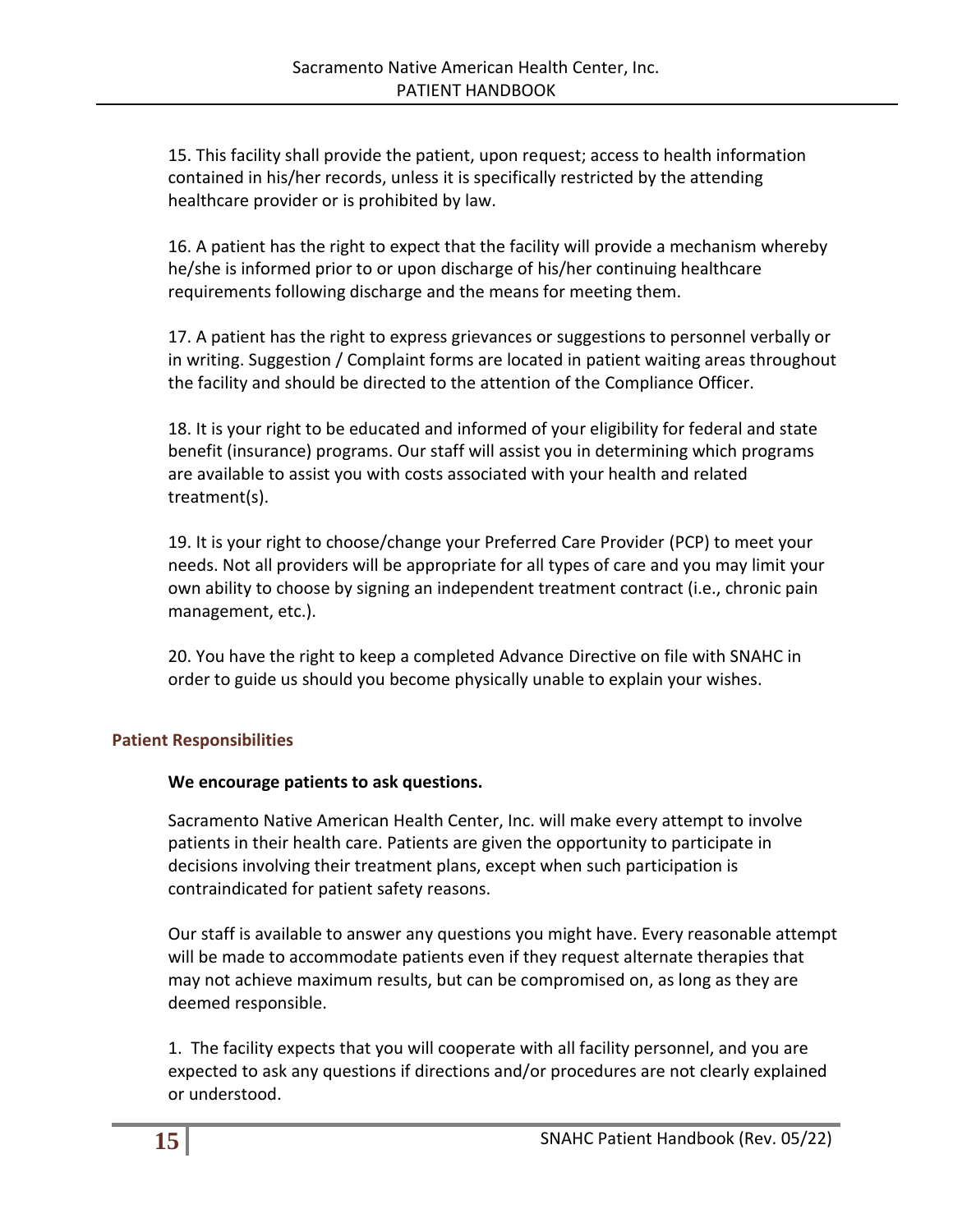2. You are expected to be considerate of other patients and facility personnel and to maintain control of yourself, your family members and children. You are also expected to be respectful of the facility's property and the property of other persons.

3. In order to facilitate your care, you are expected to assist the healthcare providers in their efforts to care for you by following instructions.

4. It is your responsibility to keep all appointments. If you are unable to keep a scheduled appointment, please notify the Sacramento Native American Health Center as soon as possible.

5. **Be On Time for Your Appointment.** All staff at the Sacramento Native American Health Center, Inc. would appreciate it if patients would arrive at least 10 minutes prior to their scheduled appointment. When you arrive on time for your appointment, it helps the staff to ensure that all patients are seen on time. If you do arrive late, you may have to be rescheduled for another time or day.

6. It is understood that you assume the financial responsibility of paying for all of your services rendered at the health center. Either through third party payors, such as private insurance or Medi-Cal, or being personally responsible for any payment of costs inquired, for your treatment(s). In the event that you should require hospitalization, **Sacramento Native American Health Center, Inc.** is not financially responsible or obligated to pay for your bills regarding your hospitalization.

7. It is expected that you will take any medications that have been prescribed to you, and that you will not complicate or endanger the healing process, by consuming alcoholic beverages or illicit drugs, during or before your visit. In the event that you do take drugs not prescribed by your physician, please be honest, as it is extremely important to your health and safety.

8. It is your responsibility to provide our staff with accurate information regarding your health benefit coverage and employment records; this includes Private Insurance, Medi-Cal, Medicare and employment verification(s) so that you are given the most appropriate health options available for you and your family.

9. It is your responsibility to provide a responsible adult to transport yourself or family member home from the facility and remain with him/her for 24 hours, if required by the provider.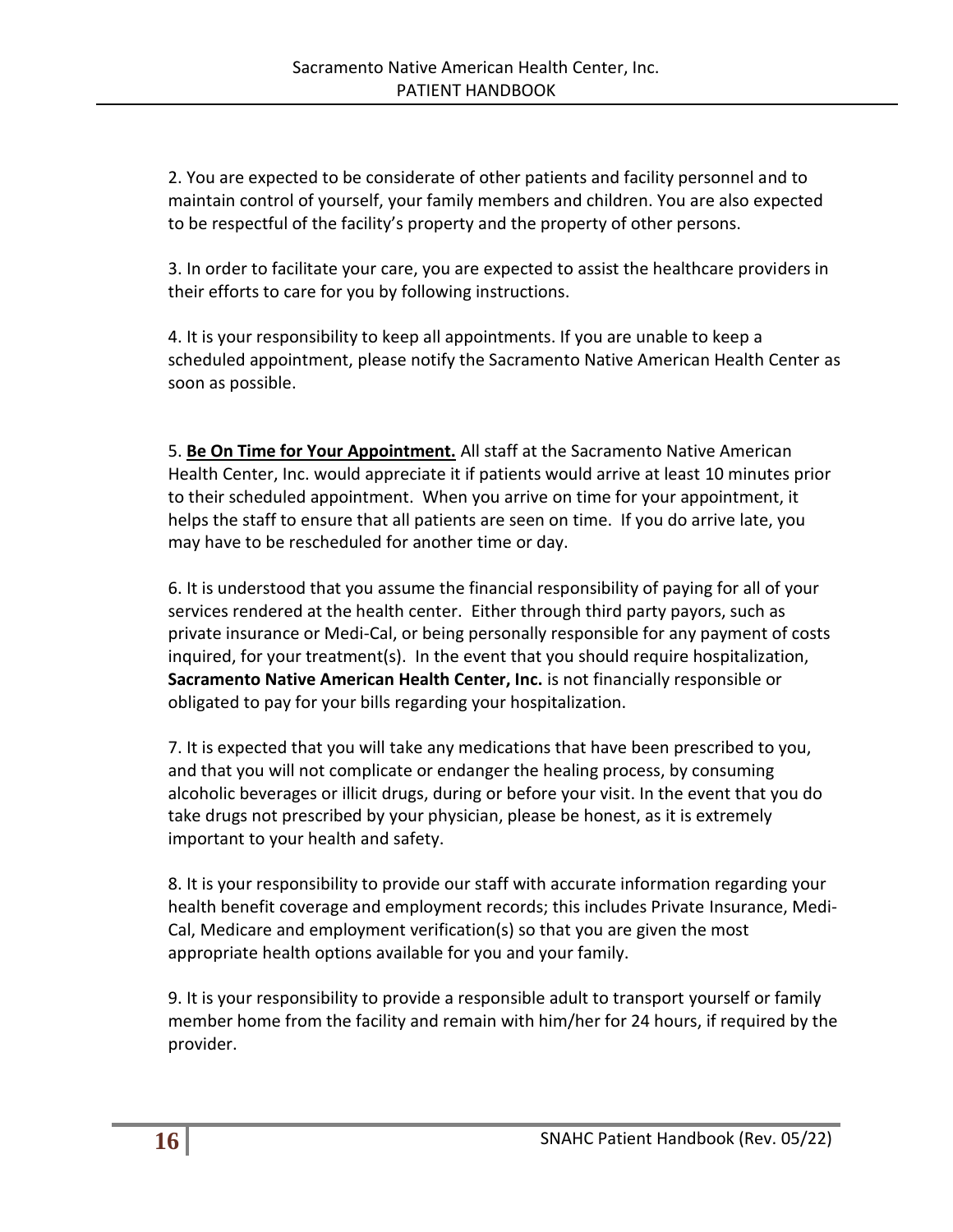10. The Sacramento Native American Health Center, Inc. expects that you and your family will provide accurate information about your health history including illnesses, hospitalizations, and medications prescribed, or otherwise, in order to effectively determine a treatment plan that best suits your individual healthcare needs.

## <span id="page-16-0"></span>**MANDATED REPORTING REQUIREMENTS**

All persons employed by the Sacramento Native American Health Center, including all providers and support staff, are required, by law, to report all cases of suspected or known child or elder abuse or neglect. Medical, Dental and Behavioral Health providers are required by law to report all cases of suspected or known domestic violence/assault. Providers are mandated to report incidents of threat of physical harm to self or others.

# <span id="page-16-1"></span>**AFTER HOURS SERVICES AND EMERGENCIES**

If in a life-threatening emergency situation, please dial 9-1-1 or go directly to the nearest hospital emergency room. If you receive care at an emergency room or urgent care center, please let us know within 48 hours so we can assist with follow-up care as needed.

If you have an *emergent* after-hours question regarding your medical or dental care, such as an allergic reaction to a medication you were prescribed, please call our main number at (916)- 341-0575. The phone will be picked up by an Answering Service attendant who will page an oncall staff member. The Answering Service attendant will not have access to your records and/or future appointments.

Patients experiencing a Behavioral Health emergency may call Turning Point Mental Health Urgent Care Clinic at (916) 520-2460 or 9-1-1.

# <span id="page-16-2"></span>**CORPORATE COMPLIANCE POLICY**

SNAHC's Compliance Program has been established to demonstrate and ensure our commitment to complying with all applicable federal, state and local laws and regulations relating to the services we perform, and claims submitted for professional fee reimbursement.

This compliance program requires, in part, that proper billing codes are provided, and backed with accurate documentation in the health record that supports the codes. The program ensures that SNAHC complies with all laws regarding Medicare / Medicaid billing policies and procedures. To this end, we are committed to regular training of all staff.

The Compliance Program also requires that the Health Center designate a Compliance Officer who shall have an "open door" policy with respect to receiving reports of violations, or suspected violations, of the law. They are also responsible for answering questions concerning adherence to the law and to the Policy.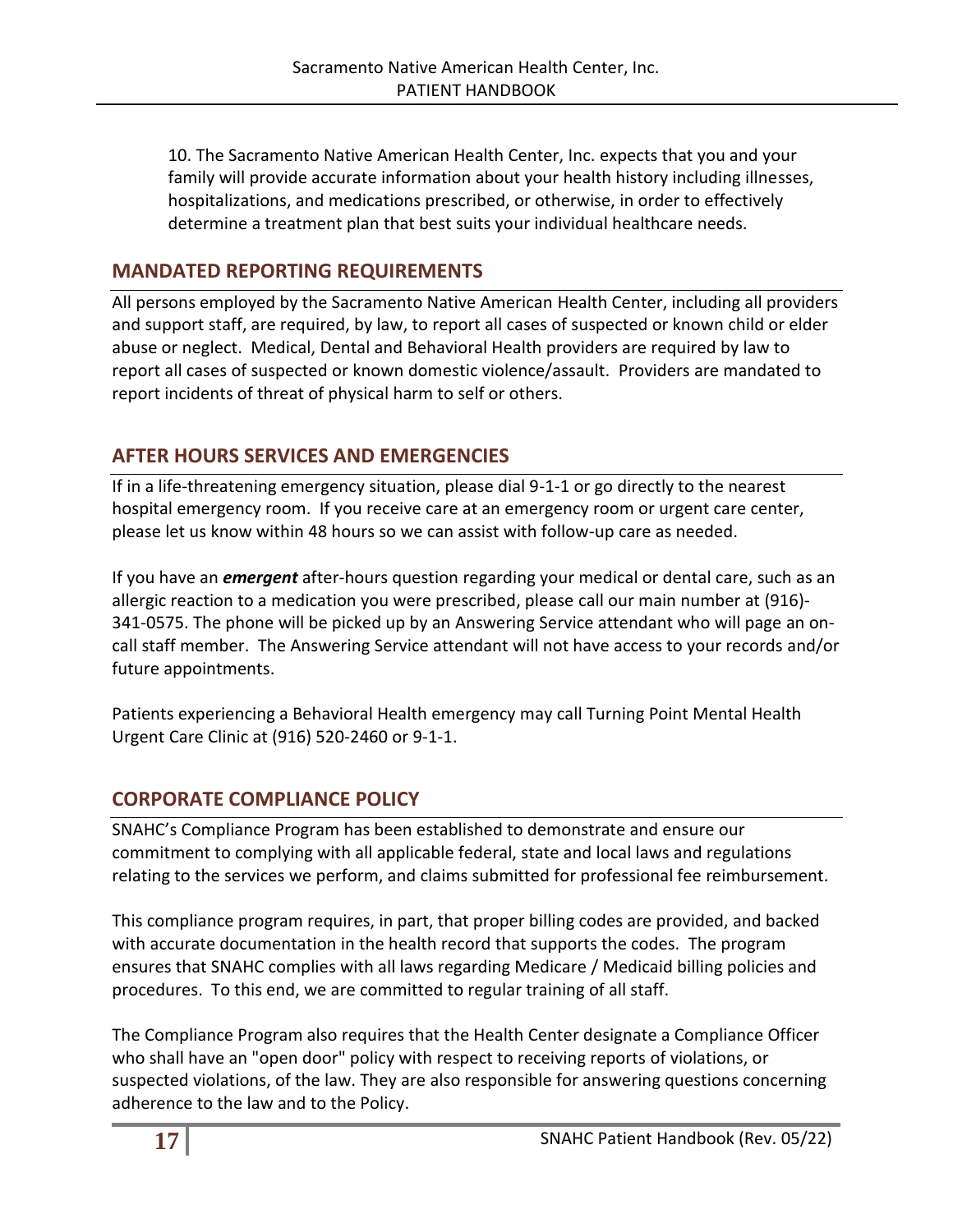Patients can reach the Compliance Line at (916) 577-4804.

## <span id="page-17-0"></span>**PATIENT FEEDBACK**

SNAHC regularly gathers Patient Satisfaction data in order to determine the level of comfort that our members are having with their patient-centered health home experience. The results are analyzed and reviewed by the staff and Board of Directors in an effort to improve any deficiencies.

If you have comments, complaints or other feedback for the health center, a patient comments box is provided in each lobby area. You can also submit feedback by sending by standard mail attention to: Compliance Officer, or by calling (916) 577-4804.

## <span id="page-17-1"></span>**PROVIDER CREDENTIALING**

It is the responsibility of the Board of Directors of SNAHC to ensure that the providers employed by the agency are licensed and eligible to practice.

SNAHC follows a credential review process involving verification of the identity, training, experience, and competence of an individual. Through assessment and validation of a provider's qualifications to provide patient care services, the appropriate department head provides recommendations to the governing body regarding appointment and the scope of clinical privileges to be granted to the individual.

Determinations of appointment are based on evaluation of the individual's current license, training, experience, current competence and ability to perform privileges requested.

Providers perform critical peer review quarterly and corrective actions are taken, if necessary. Providers are re-credentialed every three years as required by law.

# <span id="page-17-2"></span>**ACRONYM DEFINITIONS**

- **AAAHC**: Accreditation Association for Ambulatory Health Care
- **ACA**: Patient Protection and Affordable Care Act
- **ADA**: Americans with Disabilities Act
- **ADP**: Alcohol and Drug Programs
- **AI/AN**: American Indian / Alaskan Native
- **CDP**: Cancer Detection Program
- **CHDP**: Child Health and Disability Program
- **FQHC**: Federally Qualified Health Center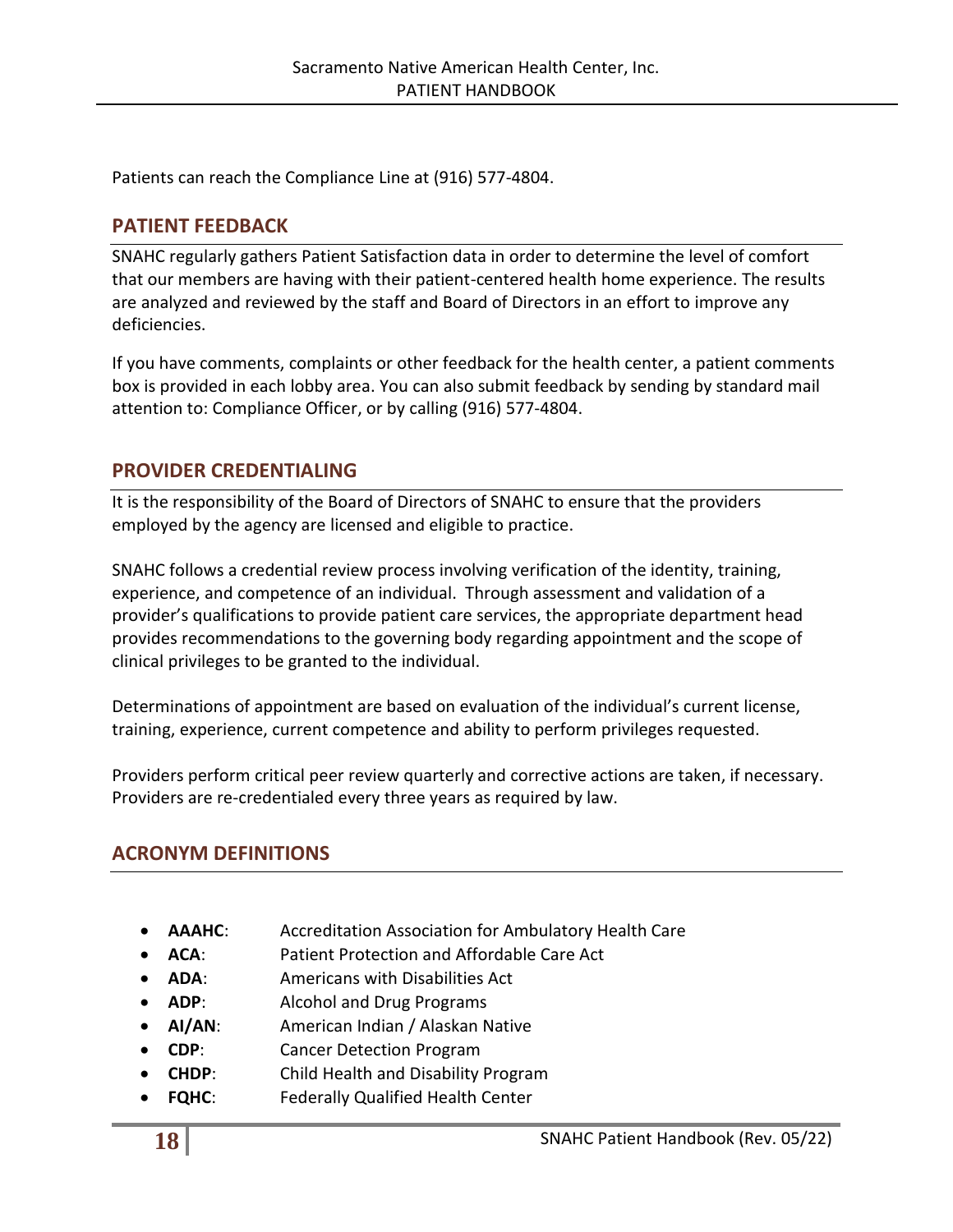- **GMC**: Geographic Managed Care
- **IHS:** Indian Health Service
- **PCHH/PCMH** Patient-Centered Health Home / Medical Home
- **PCP**: Preferred Care Provider
- **QMB**: Qualified Medicare Beneficiary
- **RCM:** Revenue Cycle Management
- **SNAHC**: Sacramento Native American Health Center
- **VAP**: Victims Assistance Program